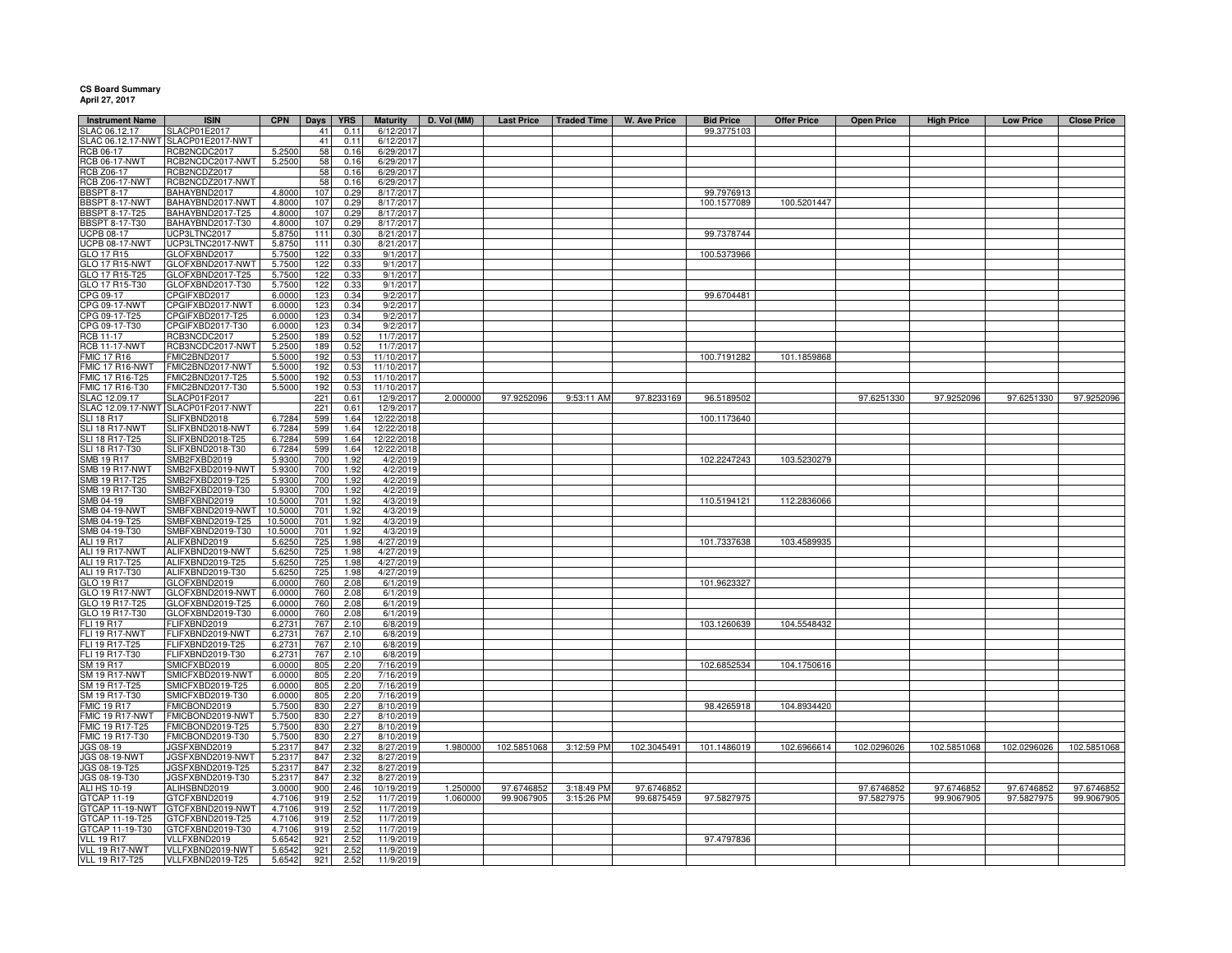| <b>Instrument Name</b>                     | <b>ISIN</b>                          | <b>CPN</b>       | Days         | <b>YRS</b>   | <b>Maturity</b>          | D. Vol (MM) | <b>Last Price</b> | <b>Traded Time</b> | <b>W. Ave Price</b> | <b>Bid Price</b>         | <b>Offer Price</b> | <b>Open Price</b> | <b>High Price</b> | <b>Low Price</b> | <b>Close Price</b> |
|--------------------------------------------|--------------------------------------|------------------|--------------|--------------|--------------------------|-------------|-------------------|--------------------|---------------------|--------------------------|--------------------|-------------------|-------------------|------------------|--------------------|
| <b>VLL 19 R17-T30</b>                      | VLLFXBND2019-T30                     | 5.6542           | 921          | 2.52         | 11/9/2019                |             |                   |                    |                     |                          |                    |                   |                   |                  |                    |
| GTCAP 20 R17<br>GTCAP 20 R17-NWT           | GTCFXBND2020<br>GTCFXBND2020-NWT     | 4.8371           | 1031<br>1031 | 2.82         | 2/27/2020                | 15.000000   | 101.5579955       | 9:37:43 AM         | 101.5509357         | 100.0958399              | 101.6844010        | 101.5579955       | 101.5579955       | 101.5579955      | 101.5579955        |
| GTCAP 20 R17-T25                           | GTCFXBND2020-T25                     | 4.8371<br>4.8371 | 1031         | 2.82<br>2.82 | 2/27/2020<br>2/27/2020   |             |                   |                    |                     |                          |                    |                   |                   |                  |                    |
| GTCAP 20 R17-T30                           | GTCFXBND2020-T30                     | 4.8371           | 1031         | 2.82         | 2/27/2020                |             |                   |                    |                     |                          |                    |                   |                   |                  |                    |
| SMPH 03-20                                 | SMPHFXBD2020                         | 5.1000           | 1034         | 2.83         | 3/1/2020                 |             |                   |                    |                     | 101.0527329              |                    |                   |                   |                  |                    |
| MPH 03-20-NWT                              | SMPHFXBD2020-NWT                     | 5.1000           | 1034         | 2.83         | 3/1/2020                 |             |                   |                    |                     |                          |                    |                   |                   |                  |                    |
| SMPH 03-20-T25                             | SMPHFXBD2020-T25                     | 5.1000           | 1034         | 2.83         | 3/1/2020                 |             |                   |                    |                     |                          |                    |                   |                   |                  |                    |
| SMPH 03-20-T30<br>CPG 20 R18               | SMPHFXBD2020-T30<br>CPGIFXBD2020     | 5.1000<br>6.6878 | 1034<br>1035 | 2.83<br>2.83 | 3/1/2020<br>3/2/2020     |             |                   |                    |                     | 99.2006839               |                    |                   |                   |                  |                    |
| <b>CPG 20 R18-NWT</b>                      | CPGIFXBD2020-NWT                     | 6.6878           | 1035         | 2.83         | 3/2/2020                 |             |                   |                    |                     |                          |                    |                   |                   |                  |                    |
| PG 20 R18-T25                              | CPGIFXBD2020-T25                     | 6.6878           | 1035         | 2.83         | 3/2/2020                 |             |                   |                    |                     |                          |                    |                   |                   |                  |                    |
| CPG 20 R18-T30                             | CPGIFXBD2020-T30                     | 6.6878           | 1035         | 2.83         | 3/2/2020                 |             |                   |                    |                     |                          |                    |                   |                   |                  |                    |
| MBT 04-20                                  | MBTLTNCD2020                         | 4.0000           | 1088         | 2.98         | 4/24/2020                |             |                   |                    |                     |                          |                    |                   |                   |                  |                    |
| EDC 20 R18                                 | EDCFXBND2020                         | 4.1583           | 1097         | 3.00         | 5/3/2020                 |             |                   |                    |                     | 95.0071876               |                    |                   |                   |                  |                    |
| EDC 20 R18-NWT<br>EDC 20 R18-T25           | EDCFXBND2020-NWT<br>EDCFXBND2020-T25 | 4.1583<br>4.1583 | 1097<br>1097 | 3.00<br>3.00 | 5/3/2020<br>5/3/2020     |             |                   |                    |                     |                          |                    |                   |                   |                  |                    |
| EDC 20 R18-T30                             | EDCFXBND2020-T30                     | 4.1583           | 1097         | 3.00         | 5/3/2020                 |             |                   |                    |                     |                          |                    |                   |                   |                  |                    |
| <b>PNB 06-20</b>                           | PNBLTNCD2020                         | 4.1250           | 1137         | 3.11         | 6/12/2020                |             |                   |                    |                     |                          |                    |                   |                   |                  |                    |
| <b>RCB 06-20</b>                           | RCBLTNCD2020                         | 4.1250           | 1144         | 3.13         | 6/19/2020                |             |                   |                    |                     |                          |                    |                   |                   |                  |                    |
| GLO 20 R18                                 | GLOFXBND2020                         | 4.8875           | 1172         | 3.21         | 7/17/2020                | 2.000000    | 100.6227681       | 9:49:27 AM         | 100.6227681         | 100.2577372              | 101.9016835        | 100.6227681       | 100.6227681       | 100.6227681      | 100.6227681        |
| GLO 20 R18-NWT<br>GLO 20 R18-T25           | GLOFXBND2020-NWT<br>GLOFXBND2020-T25 | 4.8875<br>4.8875 | 1172<br>1172 | 3.21<br>3.21 | 7/17/2020<br>7/17/2020   |             |                   |                    |                     |                          |                    |                   |                   |                  |                    |
| GLO 20 R18-T30                             | GLOFXBND2020-T30                     | 4.8875           | 1172         | 3.21         | 7/17/2020                |             |                   |                    |                     |                          |                    |                   |                   |                  |                    |
| <b>SLTC 20 R18</b>                         | SLTCFXBD2020                         | 4.9925           | 1208         | 3.31         | 8/22/2020                |             |                   |                    |                     | 93.4152365               |                    |                   |                   |                  |                    |
| SLTC 20 R18-NWT                            | SLTCFXBD2020-NWT                     | 4.9925           | 1208         | 3.31         | 8/22/2020                |             |                   |                    |                     |                          |                    |                   |                   |                  |                    |
| SLTC 20 R18-T25                            | SLTCFXBD2020-T25                     | 4.9925           | 1208         | 3.31         | 8/22/2020                |             |                   |                    |                     |                          |                    |                   |                   |                  |                    |
| SLTC 20 R18-T30                            | SLTCFXBD2020-T30                     | 4.9925           | 1208         | 3.31         | 8/22/2020                |             |                   |                    |                     |                          |                    |                   |                   |                  |                    |
| <b>BDO 10-20</b><br>ALI 20 R19             | BDO2LTNC2020<br>ALIFXBND2020         | 3.7500<br>4.6250 | 1253<br>1257 | 3.43<br>3.44 | 10/6/2020<br>10/10/2020  | 15.000000   | 101.1854893       | 9:45:42 AM         | 101.1854893         | 95.3211317<br>99.4483390 | 101.3452041        | 101.1854893       | 101.1854893       | 101.1854893      | 101.1854893        |
| ALI 20 R19-NWT                             | ALIFXBND2020-NWT                     | 4.6250           | 1257         | 3.44         | 10/10/2020               |             |                   |                    |                     |                          |                    |                   |                   |                  |                    |
| ALI 20 R19-T25                             | ALIFXBND2020-T25                     | 4.6250           | 1257         | 3.44         | 10/10/2020               |             |                   |                    |                     |                          |                    |                   |                   |                  |                    |
| ALI 20 R19-T30                             | ALIFXBND2020-T30                     | 4.6250           | 1257         | 3.44         | 10/10/2020               |             |                   |                    |                     |                          |                    |                   |                   |                  |                    |
| <b>HOUSE 10-20</b>                         | HOUSEFBD2020                         | 6.2080           | 1263         | 3.46         | 10/16/2020               | 2.000000    | 100.9548263       | 2:36:40 PM         | 100.9548263         | 100.6431105              | 103.8104114        | 100.9548263       | 100.9548263       | 100.9548263      | 100.9548263        |
| HOUSE 10-20-NWT                            | HOUSEFBD2020-NWT                     | 6.2080           | 1263         | 3.46         | 10/16/2020               |             |                   |                    |                     |                          |                    |                   |                   |                  |                    |
| <b>HOUSE 10-20-T25</b><br>HOUSE 10-20-T30  | HOUSEFBD2020-T25<br>HOUSEFBD2020-T30 | 6.2080<br>6.208  | 1263<br>1263 | 3.46<br>3.46 | 10/16/2020<br>10/16/2020 |             |                   |                    |                     |                          |                    |                   |                   |                  |                    |
| <b>AEV 11-20</b>                           | AEV2FXBD2020                         | 4.4722           | 1284         | 3.52         | 11/6/2020                | 0.950000    | 100.2333362       | 10:47:19 AM        | 100.2334445         | 99.1061953               | 100.8840460        | 100.2333362       | 100.2333362       | 100.2333362      | 100.2333362        |
| <b>AEV 11-20-NWT</b>                       | AEV2FXBD2020-NWT                     | 4.472            | 1284         | 3.52         | 11/6/2020                |             |                   |                    |                     |                          |                    |                   |                   |                  |                    |
| AEV 11-20-T25                              | AEV2FXBD2020-T25                     | 4.4722           | 1284         | 3.52         | 11/6/2020                |             |                   |                    |                     |                          |                    |                   |                   |                  |                    |
| AEV 11-20-T30                              | AEV2FXBD2020-T30                     | 4.4722           | 1284         | 3.52         | 11/6/2020                |             |                   |                    |                     |                          |                    |                   |                   |                  |                    |
| FLI 20 R19<br>LI 20 R19-NWT                | FLIFXBND2020<br>FLIFXBND2020-NWT     | 4.8562<br>4.8562 | 1286<br>1286 | 3.52<br>3.52 | 11/8/2020<br>11/8/2020   |             |                   |                    |                     | 99.8588378               |                    |                   |                   |                  |                    |
| LI 20 R19-T25                              | FLIFXBND2020-T25                     | 4.856            | 1286         | 3.52         | 11/8/2020                |             |                   |                    |                     |                          |                    |                   |                   |                  |                    |
| FLI 20 R19-T30                             | FLIFXBND2020-T30                     | 4.8562           | 1286         | 3.52         | 11/8/2020                |             |                   |                    |                     |                          |                    |                   |                   |                  |                    |
| AEV 20 R19                                 | AEVFXBND2020                         | 4.4125           | 1299         | 3.56         | 11/21/2020               |             |                   |                    |                     | 98.4181234               |                    |                   |                   |                  |                    |
| <b>AEV 20 R19-NWT</b>                      | AEVFXBND2020-NWT                     | 4 4 1 2 5        | 1299         | 3.56         | 11/21/2020               |             |                   |                    |                     |                          |                    |                   |                   |                  |                    |
| AEV 20 R19-T25<br>AEV 20 R19-T30           | AEVFXBND2020-T25<br>AEVFXBND2020-T30 | 4.4125<br>4.4125 | 1299<br>1299 | 3.56<br>3.56 | 11/21/2020<br>11/21/202  |             |                   |                    |                     |                          |                    |                   |                   |                  |                    |
| MER 20 P19                                 | MERFXBND2020                         | 4.3750           | 1320         | 3.61         | 12/12/2020               |             |                   |                    |                     | 98.4009150               |                    |                   |                   |                  |                    |
| MER 20 P19-NWT                             | MERFXBND2020-NWT                     | 4.3750           | 1320         | 3.61         | 12/12/2020               |             |                   |                    |                     |                          |                    |                   |                   |                  |                    |
| MER 20 P19-T25                             | MERFXBND2020-T25                     | 4.3750           | 1320         | 3.61         | 12/12/2020               |             |                   |                    |                     |                          |                    |                   |                   |                  |                    |
| MER 20 P19-T30                             | MERFXBND2020-T30                     | 4.3750           | 1320         | 3.61         | 12/12/2020               |             |                   |                    |                     |                          |                    |                   |                   |                  |                    |
| <b>TEL 21 R19</b><br><b>TEL 21 R19-NWT</b> | TELFXBND2021<br>FELFXBND2021-NWT     | 5.2250           | 1376<br>1376 | 3.77<br>3.77 | 2/6/2021<br>2/6/2021     | 1.000000    | 100.5991229       | 2:55:27 PM         | 100.5991229         | 100.5957053              |                    | 100.5991229       | 100.5991229       | 100.5991229      | 100.5991229        |
| TEL 21 R19-T25                             | TELFXBND2021-T25                     | 5.2250<br>5.2250 | 1376         | 3.77         | 2/6/2021                 |             |                   |                    |                     |                          |                    |                   |                   |                  |                    |
|                                            | TELFXBND2021-T30                     | 5.2250           | 1376         | 3.77         | 2/6/2021                 |             |                   |                    |                     |                          |                    |                   |                   |                  |                    |
| TEL 21 R19-T30<br>ABS 21 R19               | ABSFXBND2021                         | 5.3350           | 1380         | 3.78         | 2/10/2021                |             |                   |                    |                     | 96.1294671               | 103.5857504        |                   |                   |                  |                    |
| ABS 21 R19-NWT                             | ABSFXBND2021-NWT                     | 5.3350           | 1380         | 3.78         | 2/10/2021                |             |                   |                    |                     |                          |                    |                   |                   |                  |                    |
| ABS 21 R19-T25<br>ABS 21 R19-T30           | ABSFXBND2021-T25<br>ABSFXBND2021-T30 | 5.3350           | 1380<br>1380 | 3.78<br>3.78 | 2/10/2021<br>2/10/2021   |             |                   |                    |                     |                          |                    |                   |                   |                  |                    |
|                                            | ROCKFXBD2021                         | 5.3350<br>5.0932 | 1385         | 3.79         | 2/15/2021                | 15.000000   | 102.7660281       | 9:45:38 AM         | 102.7569593         | 99.9757235               | 102.7569593        | 102.7660281       | 102.7660281       | 102.7660281      | 102.7660281        |
| ROCK 21 R19<br>ROCK 21 R19-NWT             | ROCKFXBD2021-NWT                     | 5.0932           | 1385         | 3.79         | 2/15/2021                |             |                   |                    |                     |                          |                    |                   |                   |                  |                    |
| ROCK 21 R19-T25                            | ROCKFXBD2021-T25                     | 5.0932           | 1385         | 3.79         | 2/15/2021                |             |                   |                    |                     |                          |                    |                   |                   |                  |                    |
| ROCK 21 R19-T30                            | ROCKFXBD2021-T30                     | 5.0932           | 1385         | 3.79         | 2/15/2021                |             |                   |                    |                     |                          |                    |                   |                   |                  |                    |
| <b>SMPH 02-21</b><br>MPH 02-21-NWT         | SMPH2FBD2021                         | 4.5095           | 1395         | 3.82         | 2/25/2021                | 11.200000   | 98.6477638        | 2:44:05 PM         | 98.6477638          | 98.6477638               | 100.7321630        | 98.6477638        | 98.6477638        | 98.6477638       | 98.6477638         |
| MPH 02-21-T25                              | SMPH2FBD2021-NWT<br>SMPH2FBD2021-T25 | 4.5095<br>4.5095 | 1395<br>1395 | 3.82<br>3.82 | 2/25/2021<br>2/25/2021   |             |                   |                    |                     |                          |                    |                   |                   |                  |                    |
| SMPH 02-21-T30                             | SMPH2FBD2021-T30                     | 4.5095           | 1395         | 3.82         | 2/25/2021                |             |                   |                    |                     |                          |                    |                   |                   |                  |                    |
| <b>JGS 21 R19</b>                          | <b>IGSFXBND2021</b>                  | 5.2442           | 1397         | 3.82         | 2/27/2021                |             |                   |                    |                     | 100.8321106              | 103.2868554        |                   |                   |                  |                    |
| <b>JGS 21 R19-NWT</b>                      | JGSFXBND2021-NWT                     | 5.2442           | 1397         | 3.82         | 2/27/2021                |             |                   |                    |                     |                          |                    |                   |                   |                  |                    |
| JGS 21 R19-T25                             | JGSFXBND2021-T25                     | 5.2442           | 1397         | 3.82         | 2/27/2021                |             |                   |                    |                     |                          |                    |                   |                   |                  |                    |
| JGS 21 R19-T30<br><b>SLI 21 R18</b>        | JGSFXBND2021-T30<br>SLIFXBND2021     | 5.2442<br>6.7150 | 1397<br>1420 | 3.82<br>3.89 | 2/27/2021<br>3/22/2021   |             |                   |                    |                     | 99.9965507               |                    |                   |                   |                  |                    |
| <b>SLI 21 R18-NWT</b>                      | SLIFXBND2021-NWT                     | 6.7150           | 1420         | 3.89         | 3/22/2021                |             |                   |                    |                     |                          |                    |                   |                   |                  |                    |
|                                            |                                      |                  |              |              |                          |             |                   |                    |                     |                          |                    |                   |                   |                  |                    |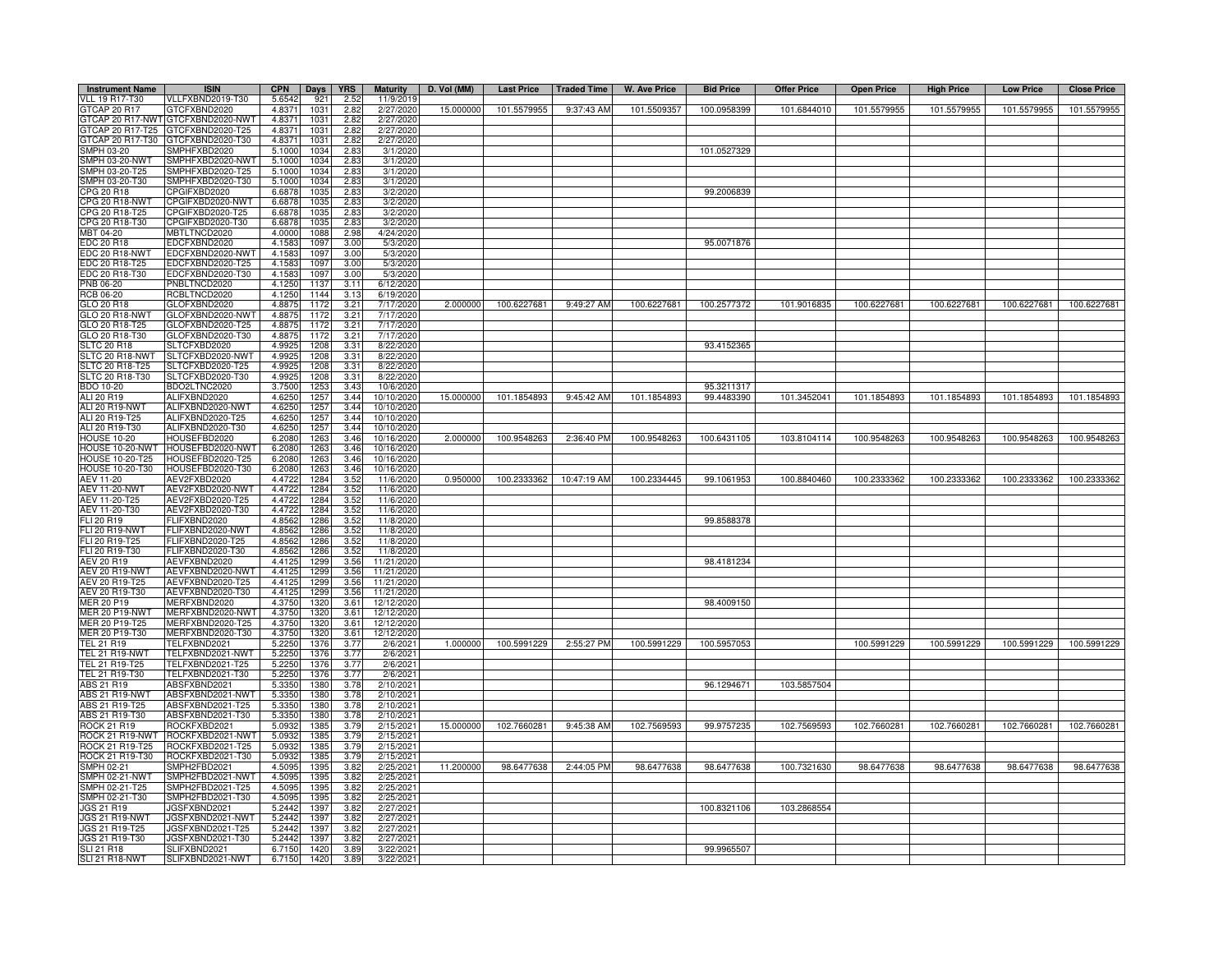| <b>Instrument Name</b>                | <b>ISIN</b>                          | <b>CPN</b>       | Days         | <b>YRS</b>   | <b>Maturity</b>         | D. Vol (MM) | Last Price   Traded Time |            | W. Ave Price | <b>Bid Price</b> | <b>Offer Price</b> | <b>Open Price</b> | <b>High Price</b> | <b>Low Price</b> | <b>Close Price</b> |
|---------------------------------------|--------------------------------------|------------------|--------------|--------------|-------------------------|-------------|--------------------------|------------|--------------|------------------|--------------------|-------------------|-------------------|------------------|--------------------|
| SLI 21 R18-T25                        | SLIFXBND2021-T25                     | 6.7150           | 1420         | 3.89         | 3/22/2021               |             |                          |            |              |                  |                    |                   |                   |                  |                    |
| SLI 21 R18-T30                        | SLIFXBND2021-T30                     | 6.7150           | 1420         | 3.89         | 3/22/2021               |             |                          |            |              |                  |                    |                   |                   |                  |                    |
| <b>MNTC 21 R19</b>                    | MNTCFXBD2021                         | 5.0700           | 1429         | 3.91         | 3/31/2021               |             |                          |            |              | 99.9981721       |                    |                   |                   |                  |                    |
| MNTC 21 R19-NWT<br>MNTC 21 R19-T25    | MNTCFXBD2021-NWT<br>MNTCFXBD2021-T25 | 5.0700<br>5.0700 | 1429<br>1429 | 3.91<br>3.91 | 3/31/2021<br>3/31/2021  |             |                          |            |              |                  |                    |                   |                   |                  |                    |
| MNTC 21 R19-T30                       | MNTCFXBD2021-T30                     | 5.0700           | 1429         | 3.91         | 3/31/2021               |             |                          |            |              |                  |                    |                   |                   |                  |                    |
| SMB 21 R19                            | SMBFXBND2021                         | 5.5000           | 1431         | 3.92         | 4/2/2021                |             |                          |            |              | 97.5927422       | 104.2793528        |                   |                   |                  |                    |
| <b>SMB 21 R19-NWT</b>                 | SMBFXBND2021-NWT                     | 5.5000           | 1431         | 3.92         | 4/2/2021                |             |                          |            |              |                  |                    |                   |                   |                  |                    |
| SMB 21 R19-T25                        | SMBFXBND2021-T25                     | 5.5000           | 1431         | 3.92         | 4/2/202                 |             |                          |            |              |                  |                    |                   |                   |                  |                    |
| SMB 21 R19-T30                        | SMBFXBND2021-T30                     | 5.5000           | 1431         | 3.92         | 4/2/2021                |             |                          |            |              |                  |                    |                   |                   |                  |                    |
| LBP 04-21                             | BPLTNCD2021                          | 3.7500           | 1438         | 3.94         | 4/9/2021                |             |                          |            |              |                  |                    |                   |                   |                  |                    |
| <b>VLL 21 R19</b><br>VLL 21 R19-NWT   | VLLFXBND2021<br>VLLFXBND2021-NWT     | 5.9437<br>5.9437 | 1468<br>1468 | 4.02<br>4.02 | 5/9/2021<br>5/9/2021    |             |                          |            |              | 96.3260875       |                    |                   |                   |                  |                    |
| <b>VLL 21 R19-T25</b>                 | VLLFXBND2021-T25                     | 5.9437           | 1468         | 4.02         | 5/9/2021                |             |                          |            |              |                  |                    |                   |                   |                  |                    |
| VLL 21 R19-T30                        | VLLFXBND2021-T30                     | 5.9437           | 1468         | 4.02         | 5/9/2021                |             |                          |            |              |                  |                    |                   |                   |                  |                    |
| AC 05-21                              | ACFXBOND2021                         | 6.8000           | 1471         | 4.03         | 5/12/2021               |             |                          |            |              | 106.5287921      | 109.1995808        |                   |                   |                  |                    |
| AC 05-21-NWT                          | ACFXBOND2021-NWT                     | 6.8000           | 1471         | 4.03         | 5/12/202                |             |                          |            |              |                  |                    |                   |                   |                  |                    |
| AC 05-21-T25                          | ACFXBOND2021-T25                     | 6.8000           | 1471         | 4.03         | 5/12/202                |             |                          |            |              |                  |                    |                   |                   |                  |                    |
| AC 05-21-T30                          | ACFXBOND2021-T30                     | 6.8000           | 1471         | 4.03         | 5/12/202                |             |                          |            |              |                  |                    |                   |                   |                  |                    |
| SM 21 R19                             | SMICFXBD2021                         | 5.2958           | 1478         | 4.05         | 5/19/2021               | 2.150000    | 100.4871624              | 3:07:52 PM | 100.4874596  | 97.4991773       |                    | 100.4874596       | 100.4874596       | 100.4871624      | 100.4871624        |
| <b>SM 21 R19-NWT</b><br>SM 21 R19-T25 | SMICFXBD2021-NWT<br>SMICFXBD2021-T25 | 5.2958<br>5.2958 | 1478<br>1478 | 4.05<br>4.05 | 5/19/2021<br>5/19/2021  |             |                          |            |              |                  |                    |                   |                   |                  |                    |
| SM 21 R19-T30                         | SMICFXBD2021-T30                     | 5.2958           | 1478         | 4.05         | 5/19/2021               |             |                          |            |              |                  |                    |                   |                   |                  |                    |
| CHI 21 R19                            | CHIFXBND2021                         | 5.3200           | 1496         | 4.10         | 6/6/202                 |             |                          |            |              | 99.3425041       |                    |                   |                   |                  |                    |
| CHI 21 R19-NWT                        | CHIFXBND2021-NWT                     | 5.3200           | 1496         | 4.10         | 6/6/202                 |             |                          |            |              |                  |                    |                   |                   |                  |                    |
| CHI 21 R19-T25                        | CHIFXBND2021-T25                     | 5.3200           | 1496         | 4.10         | 6/6/202                 |             |                          |            |              |                  |                    |                   |                   |                  |                    |
| CHI 21 R19-T30                        | CHIFXBND2021-T30                     | 5.3200           | 1496         | 4.10         | 6/6/202                 |             |                          |            |              |                  |                    |                   |                   |                  |                    |
| <b>SMCGP 21 R19</b>                   | SMCGPFBD2021                         | 4.3458           | 1531         | 4.19         | 7/11/2021               |             |                          |            |              | 90.4282671       | 99.7925015         |                   |                   |                  |                    |
| SMCGP 21 R19-NWT                      | SMCGPFBD2021-NWT                     | 4.3458           | 1531         | 4.19         | 7/11/2021               |             |                          |            |              |                  |                    |                   |                   |                  |                    |
| SMCGP 21 R19-T25<br>SMCGP 21 R19-T30  | SMCGPFBD2021-T25<br>SMCGPFBD2021-T30 | 4.3458<br>4.3458 | 1531<br>1531 | 4.19<br>4.19 | 7/11/2021<br>7/11/2021  |             |                          |            |              |                  |                    |                   |                   |                  |                    |
| GTCAP 21 R19                          | GTCFXBND2021                         | 5.1965           | 1558         | 4.27         | 8/7/2021                |             |                          |            |              | 96.0828347       |                    |                   |                   |                  |                    |
| GTCAP 21 R19-NWT                      | GTCFXBND2021-NWT                     | 5.1965           | 1558         | 4.27         | 8/7/2021                |             |                          |            |              |                  |                    |                   |                   |                  |                    |
| GTCAP 21 R19-T25                      | TCFXBND2021-T25                      | 5.1965           | 1558         | 4.27         | 8/7/2021                |             |                          |            |              |                  |                    |                   |                   |                  |                    |
| 3TCAP 21 R19-T30                      | TCFXBND2021-T30                      | 5.1965           | 1558         | 4.27         | 8/7/2021                |             |                          |            |              |                  |                    |                   |                   |                  |                    |
| <b>SMPH 21 R19</b>                    | MPHFXBD2021                          | 5.2006           | 1583         | 4.33         | 9/1/2021                |             |                          |            |              | 98.8513040       |                    |                   |                   |                  |                    |
| SMPH 21 R19-NWT                       | MPHFXBD2021-NWT                      | 5.2006           | 1583         | 4.33         | 9/1/2021                |             |                          |            |              |                  |                    |                   |                   |                  |                    |
| SMPH 21 R19-T25                       | SMPHFXBD2021-T25                     | 5.2006           | 1583         | 4.33         | 9/1/2021                |             |                          |            |              |                  |                    |                   |                   |                  |                    |
| SMPH 21 R19-T30                       | SMPHFXBD2021-T30<br>CPGIFXBD2021     | 5.2006           | 1583<br>1584 | 4.33         | 9/1/2021<br>9/2/2021    |             |                          |            |              |                  |                    |                   |                   |                  |                    |
| CPG 21 R20<br>CPG 21 R20-NWT          | CPGIFXBD2021-NWT                     | 6.9758<br>6.9758 | 1584         | 4.34<br>4.34 | 9/2/2021                |             |                          |            |              | 99.9068505       |                    |                   |                   |                  |                    |
| CPG 21 R20-T25                        | CPGIFXBD2021-T25                     | 6.9758           | 1584         | 4.34         | 9/2/2021                |             |                          |            |              |                  |                    |                   |                   |                  |                    |
| PG 21 R20-T30                         | CPGIFXBD2021-T30                     | 6.9758           | 1584         | 4.34         | 9/2/2021                |             |                          |            |              |                  |                    |                   |                   |                  |                    |
| AP 21 R19                             | APCFXBND2021                         | 5.205            | 1592         | 4.36         | 9/10/202                |             |                          |            |              | 98.8621512       |                    |                   |                   |                  |                    |
| AP 21 R19-NWT                         | APCFXBND2021-NWT                     | 5.2050           | 1592         | 4.36         | 9/10/202                |             |                          |            |              |                  |                    |                   |                   |                  |                    |
| AP 21 R19-T25                         | APCFXBND2021-T25                     | 5.2050           | 1592         | 4.36         | 9/10/2021               |             |                          |            |              |                  |                    |                   |                   |                  |                    |
| AP 21 R19-T30                         | APCFXBND2021-T30                     | 5.2050           | 1592         | 4.36         | 9/10/202                |             |                          |            |              |                  |                    |                   |                   |                  |                    |
| PCOR 21 R19                           | PCORFXBD2021                         | 4.0032           | 1639         | 4.49         | 10/27/2021              | 17.540000   | 98.5530099               | 3:31:01 PM | 98.3802956   | 98.3922810       | 98.7946526         | 96.9704748        | 98.5932379        | 95.8210127       | 98.5530099         |
| PCOR 21 R19-NWT<br>PCOR 21 R19-T25    | CORFXBD2021-NWT<br>PCORFXBD2021-T25  | 4.003<br>4.0032  | 1639<br>1639 | 4.49<br>4.49 | 10/27/202<br>10/27/2021 |             |                          |            |              |                  |                    |                   |                   |                  |                    |
| PCOR 21 R19-T30                       | PCORFXBD2021-T30                     | 4.0032           | 1639         | 4.49         | 10/27/2021              |             |                          |            |              |                  |                    |                   |                   |                  |                    |
| MBT 11-21                             | MBTLTNCD2021                         | 4.2500           | 1664         | 4.56         | 11/21/2021              |             |                          |            |              |                  |                    |                   |                   |                  |                    |
| FLI 21 R20                            | FLIFXBND2021                         | 5.4000           | 1677         | 4.59         | 12/4/2021               |             |                          |            |              | 100.4029453      | 104.1331041        |                   |                   |                  |                    |
| <b>FLI 21 R20-NWT</b>                 | FLIFXBND2021-NWT                     | 5.4000           | 1677         | 4.59         | 12/4/2021               |             |                          |            |              |                  |                    |                   |                   |                  |                    |
| FLI 21 R20-T25                        | FLIFXBND2021-T25                     | 5.4000           | 1677         | 4.59         | 12/4/2021               |             |                          |            |              |                  |                    |                   |                   |                  |                    |
| FLI 21 R20-T30                        | FLIFXBND2021-T30                     | 5.4000           | 1677         | 4.59         | 12/4/2021               |             |                          |            |              |                  |                    |                   |                   |                  |                    |
| RLC 02-22                             | RLCFXBND2022                         | 4.8000           | 1758         | 4.81         | 2/23/202                |             |                          |            |              | 98.1021326       | 101.2779124        |                   |                   |                  |                    |
| <b>RLC 02-22-NWT</b>                  | RLCFXBND2022-NWT                     | 4.8000<br>4.8000 | 1758<br>1758 | 4.81<br>4.81 | 2/23/202                |             |                          |            |              |                  |                    |                   |                   |                  |                    |
| RLC 02-22-T25<br>RLC 02-22-T30        | RLCFXBND2022-T25<br>RLCFXBND2022-T30 | 4.8000           | 1758         | 4.81         | 2/23/202<br>2/23/2022   |             |                          |            |              |                  |                    |                   |                   |                  |                    |
| <b>SMC 22 R20</b>                     | SMCFXBND2022                         | 4.8243           | 1764         | 4.83         | 3/1/2022                |             |                          |            |              | 95.6274469       |                    |                   |                   |                  |                    |
| <b>SMC 22 R20-NWT</b>                 | SMCFXBND2022-NWT                     | 4.8243           | 1764         | 4.83         | 3/1/202                 |             |                          |            |              |                  |                    |                   |                   |                  |                    |
| SMC 22 R20-T25                        | SMCFXBND2022-T25                     | 4.8243           | 1764         | 4.83         | 3/1/2022                |             |                          |            |              |                  |                    |                   |                   |                  |                    |
| SMC 22 R20-T30                        | SMCFXBND2022-T30                     | 4.8243           | 1764         | 4.83         | 3/1/2022                |             |                          |            |              |                  |                    |                   |                   |                  |                    |
| SMB 22 R19                            | SMBFXBND2022                         | 6.6000           | 1796         | 4.92         | 4/2/2022                |             |                          |            |              | 105.5565282      | 108.2496655        |                   |                   |                  |                    |
| <b>SMB 22 R19-NWT</b>                 | SMBFXBND2022-NWT                     | 6.6000           | 1796         | 4.92         | 4/2/2022                |             |                          |            |              |                  |                    |                   |                   |                  |                    |
| SMB 22 R19-T25                        | SMBFXBND2022-T25                     | 6.6000           | 1796         | 4.92         | 4/2/2022                |             |                          |            |              |                  |                    |                   |                   |                  |                    |
| SMB 22 R19-T30<br>MC 04-22 R20        | SMBFXBND2022-T30<br>MC2FXBD2022      | 6.6000<br>5.1923 | 1796<br>1801 | 4.92<br>4.93 | 4/2/2022<br>4/7/2022    | 48.060000   | 99.7986994               | 3:57:49 PM | 99.7857046   | 98.6772886       | 99.9983223         | 99.7059555        | 99.7986994        | 99.7055244       | 99.7986994         |
| SMC 04-22 R20-NW                      | SMC2FXBD2022-NWT                     | 5.1923           | 1801         | 4.93         | 4/7/2022                |             |                          |            |              |                  |                    |                   |                   |                  |                    |
| MC 04-22 R20-T25                      | MC2FXBD2022-T25                      | 5.1923           | 1801         | 4.93         | 4/7/2022                |             |                          |            |              |                  |                    |                   |                   |                  |                    |
| MC 04-22 R20-T30                      | SMC2FXBD2022-T30                     | 5.1923           | 1801         | 4.93         | 4/7/2022                |             |                          |            |              |                  |                    |                   |                   |                  |                    |
| ALI 22 R19                            | ALIFXBND2022                         | 6.0000           | 1821         | 4.99         | 4/27/2022               |             |                          |            |              | 102.1536999      | 106.1740103        |                   |                   |                  |                    |
| ALI 22 R19-NWT                        | ALIFXBND2022-NWT                     | 6.0000           | 1821         | 4.99         | 4/27/202                |             |                          |            |              |                  |                    |                   |                   |                  |                    |
| ALI 22 R19-T25                        | ALIFXBND2022-T25                     | 6.0000           | 1821         | 4.99         | 4/27/2022               |             |                          |            |              |                  |                    |                   |                   |                  |                    |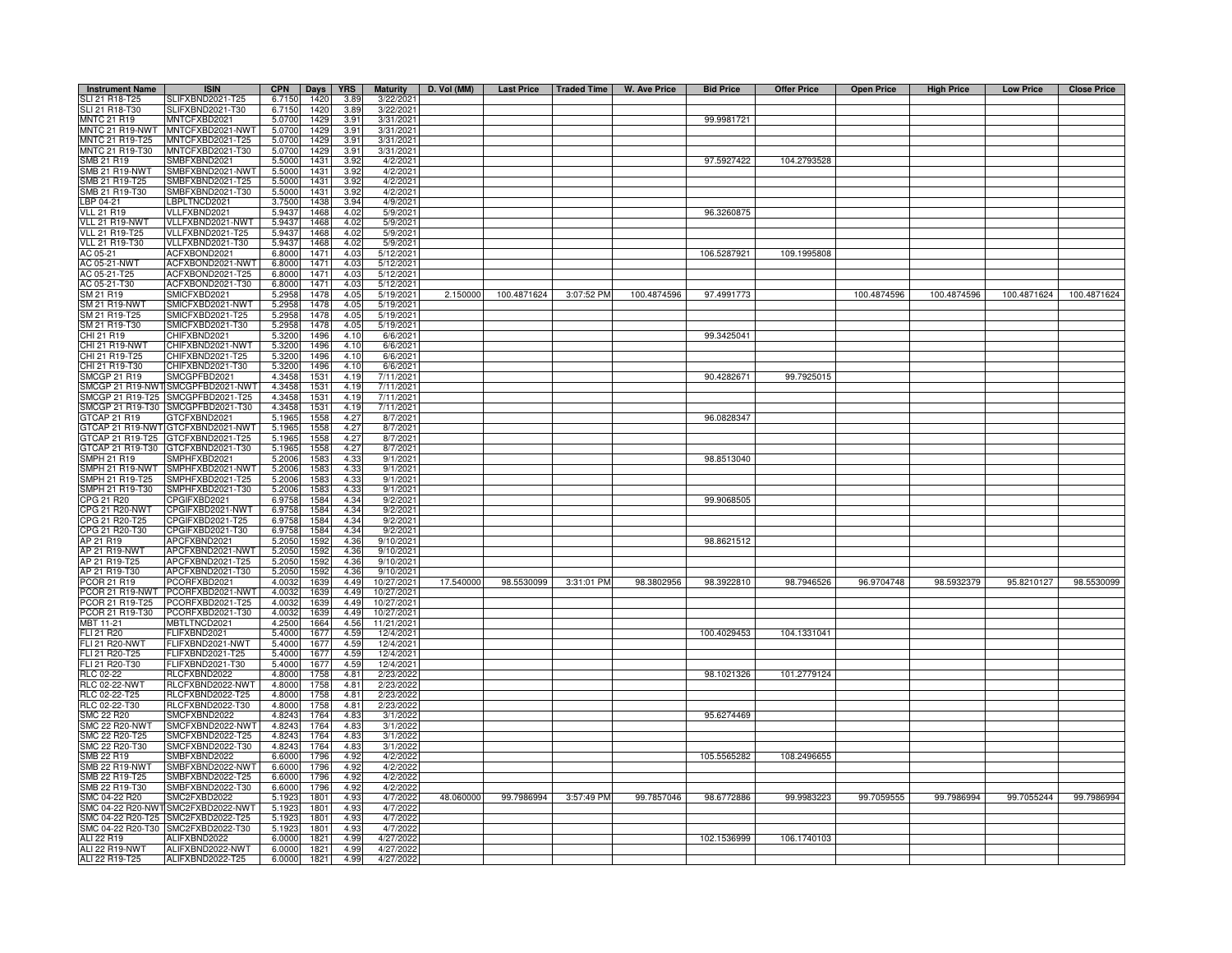| <b>Instrument Name</b>                      | <b>ISIN</b>                          | <b>CPN</b>       | Days         | <b>YRS</b>            | <b>Maturity</b>          | D. Vol (MM) |            |            | Last Price   Traded Time   W. Ave Price | <b>Bid Price</b> | <b>Offer Price</b> | <b>Open Price</b> | <b>High Price</b> | <b>Low Price</b> | <b>Close Price</b> |
|---------------------------------------------|--------------------------------------|------------------|--------------|-----------------------|--------------------------|-------------|------------|------------|-----------------------------------------|------------------|--------------------|-------------------|-------------------|------------------|--------------------|
| ALI 22 R19-T30                              | ALIFXBND2022-T30                     | 6.0000           | 1821         | 4.99                  | 4/27/2022                |             |            |            |                                         |                  |                    |                   |                   |                  |                    |
| ALI 22 4.5                                  | ALI2FXBD2022                         | 4.5000           | 1823         | 4.99                  | 4/29/2022                |             |            |            |                                         | 97.8147462       | 99.9995912         |                   |                   |                  |                    |
| ALI 22 4.5-NWT                              | ALI2FXBD2022-NWT                     | 4.5000           | 1823         | 4.99                  | 4/29/2022                |             |            |            |                                         |                  |                    |                   |                   |                  |                    |
| ALI 22 4.5-T25                              | ALI2FXBD2022-T25                     | 4.5000           | 1823         | 4.99                  | 4/29/2022                |             |            |            |                                         |                  |                    |                   |                   |                  |                    |
| ALI 22 4.5-T30                              | ALI2FXBD2022-T30                     | 4.5000           | 1823         | 4.99                  | 4/29/202                 |             |            |            |                                         |                  |                    |                   |                   |                  |                    |
| PSB 04-22<br>CHIB 05-22                     | PSBLTNCD2022<br>CHIBLTNC2022         | 3.5000<br>3.2500 | 1824<br>1842 | 4.99<br>5.04          | 4/30/2022<br>5/18/202    |             |            |            |                                         |                  |                    |                   |                   |                  |                    |
| <b>SLTC 22 R20</b>                          | SLTCFXBD2022                         | 5.5796           | 1846         | 5.05                  | 5/22/2022                |             |            |            |                                         | 100.3475923      | 104.8560155        |                   |                   |                  |                    |
| SLTC 22 R20-NWT                             | SLTCFXBD2022-NWT                     | 5.5796           | 1846         | 5.05                  | 5/22/202                 |             |            |            |                                         |                  |                    |                   |                   |                  |                    |
| SLTC 22 R20-T25                             | SLTCFXBD2022-T25                     | 5.5796           | 1846         | 5.05                  | 5/22/2022                |             |            |            |                                         |                  |                    |                   |                   |                  |                    |
| SLTC 22 R20-T30                             | SLTCFXBD2022-T30                     | 5.5796           | 1846         | 5.05                  | 5/22/2022                |             |            |            |                                         |                  |                    |                   |                   |                  |                    |
| PNB 06-22                                   | PNBLTNCD2022                         | 3.2500           | 1861         | 5.10                  | 6/6/202                  |             |            |            |                                         |                  |                    |                   |                   |                  |                    |
| HOUSE 22 R20                                | HOUSEFBD2022                         | 6.1310           | 1901         | 5.20                  | 7/16/2022                |             |            |            |                                         | 97.3000774       |                    |                   |                   |                  |                    |
|                                             | HOUSE 22 R20-NWT HOUSEFBD2022-NWT    | 6.1310           | 1901         | 5.20                  | 7/16/2022                |             |            |            |                                         |                  |                    |                   |                   |                  |                    |
| <b>HOUSE 22 R20-T25</b><br>HOUSE 22 R20-T30 | HOUSEFBD2022-T25<br>HOUSEFBD2022-T30 | 6.1310<br>6.1310 | 1901<br>1901 | 5.20<br>5.20          | 7/16/2022<br>7/16/2022   |             |            |            |                                         |                  |                    |                   |                   |                  |                    |
| SM 22 R19                                   | MICFXBD2022                          | 6.9442           | 1901         | 5.20                  | 7/16/202                 |             |            |            |                                         | 109.7637004      | 110.7333022        |                   |                   |                  |                    |
| SM 22 R19-NWT                               | MICFXBD2022-NWT                      | 6.9442           | 1901         | 5.20                  | 7/16/202                 |             |            |            |                                         |                  |                    |                   |                   |                  |                    |
| SM 22 R19-T25                               | MICFXBD2022-T25                      | 6.9442           | 1901         | 5.20                  | 7/16/202                 |             |            |            |                                         |                  |                    |                   |                   |                  |                    |
| SM 22 R19-T30                               | SMICFXBD2022-T30                     | 6.9442           | 1901         | 5.20                  | 7/16/2022                |             |            |            |                                         |                  |                    |                   |                   |                  |                    |
| <b>AEV 22 R20</b>                           | AEVFXBND2022                         | 5.0056           | 1922         | 5.26                  | 8/6/202                  |             |            |            |                                         | 99.7956510       |                    |                   |                   |                  |                    |
| <b>AEV 22 R20-NWT</b>                       | AEVFXBND2022-NWT                     | 5.0056           | 1922         | 5.26                  | 8/6/202                  |             |            |            |                                         |                  |                    |                   |                   |                  |                    |
| AEV 22 R20-T25                              | AEVFXBND2022-T25                     | 5.0056           | 1922         | 5.26                  | 8/6/2022                 |             |            |            |                                         |                  |                    |                   |                   |                  |                    |
| AEV 22 R20-T30<br><b>FLI 22 R20</b>         | AEVFXBND2022-T30<br>FLIFXBND2022     | 5.0056<br>5.3567 | 1922<br>1936 | 5.26<br>5.30          | 8/6/202<br>8/20/2022     |             |            |            |                                         | 101.6504226      | 104.9832125        |                   |                   |                  |                    |
| <b>FLI 22 R20-NWT</b>                       | FLIFXBND2022-NWT                     | 5.3567           | 1936         | 5.30                  | 8/20/2022                |             |            |            |                                         |                  |                    |                   |                   |                  |                    |
| FLI 22 R20-T25                              | FLIFXBND2022-T25                     | 5.3567           | 1936         | 5.30                  | 8/20/202                 |             |            |            |                                         |                  |                    |                   |                   |                  |                    |
| FLI 22 R20-T30                              | -LIFXBND2022-T30                     | 5.3567           | 1936         | 5.30                  | 8/20/2022                |             |            |            |                                         |                  |                    |                   |                   |                  |                    |
| EW 09-22                                    | WBLTNCD2022                          | 4.0000           | 1968         | 5.39                  | 9/21/202                 |             |            |            |                                         |                  |                    |                   |                   |                  |                    |
| <b>PNB 10-22</b>                            | NB2LTNC2022                          | 3.7500           | 2004         | 5.49                  | 10/27/202                |             |            |            |                                         |                  |                    |                   |                   |                  |                    |
| GTCAP 23 R20                                | GTCFXBND2023                         | 5.0937           | 2127         | 5.82                  | 2/27/202                 |             |            |            |                                         | 95.5739417       |                    |                   |                   |                  |                    |
| <b>GTCAP 23 R20-NWT</b>                     | GTCFXBND2023-NWT                     | 5.0937           | 2127         | 5.82                  | 2/27/202                 |             |            |            |                                         |                  |                    |                   |                   |                  |                    |
| GTCAP 23 R20-T25<br>GTCAP 23 R20-T30        | GTCFXBND2023-T25<br>TCFXBND2023-T30  | 5.0937<br>5.0937 | 2127<br>2127 | 5.82<br>5.82          | 2/27/202<br>2/27/202     |             |            |            |                                         |                  |                    |                   |                   |                  |                    |
| EDC 23 R19                                  | DCFXBND2023                          | 4.7312           | 2192         | 6.00                  | 5/3/202                  |             |            |            |                                         | 96.8582074       |                    |                   |                   |                  |                    |
| EDC 23 R19-NWT                              | EDCFXBND2023-NWT                     | 4.7312           | 2192         | 6.00                  | 5/3/202                  |             |            |            |                                         |                  |                    |                   |                   |                  |                    |
| EDC 23 R19-T25                              | EDCFXBND2023-T25                     | 4.731            | 2192         | 6.00                  | 5/3/202                  |             |            |            |                                         |                  |                    |                   |                   |                  |                    |
| EDC 23 R19-T30                              | EDCFXBND2023-T30                     | 4.7312           | 2192         | 6.00                  | 5/3/202                  |             |            |            |                                         |                  |                    |                   |                   |                  |                    |
| AC 23 R22                                   | ACFXBOND2023                         | 3.9200           | 225          | 6.18                  | 7/7/202                  |             |            |            |                                         | 91.7674366       |                    |                   |                   |                  |                    |
| AC 23 R22-NWT<br>AC 23 R22-T25              | ACFXBOND2023-NWT<br>ACFXBOND2023-T25 | 3.9200<br>3.9200 | 2257<br>2257 | 6.18<br>6.18          | 7/7/2023<br>7/7/2023     |             |            |            |                                         |                  |                    |                   |                   |                  |                    |
| AC 23 R22-T30                               | ACFXBOND2023-T30                     | 3.9200           | 2257         | 6.18                  | 7/7/2023                 |             |            |            |                                         |                  |                    |                   |                   |                  |                    |
| MCGP 23 R21                                 | SMCGPFBD2023                         | 4.7575           | 2261         | 6.19                  | 7/11/2023                |             |            |            |                                         | 103.8563049      |                    |                   |                   |                  |                    |
| MCGP 23 R21-NW                              | MCGPFBD2023-NWT                      | 4.7575           | $226 -$      | 6.19                  | 7/11/2023                |             |            |            |                                         |                  |                    |                   |                   |                  |                    |
| SMCGP 23 R21-T25                            | MCGPFBD2023-T25                      | 4.7575           | 2261         | 6.19                  | 7/11/2023                |             |            |            |                                         |                  |                    |                   |                   |                  |                    |
| SMCGP 23 R21-T30                            | MCGPFBD2023-T30                      | 4.7575           | 2261         | 6.19                  | 7/11/2023                |             |            |            |                                         |                  |                    |                   |                   |                  |                    |
| GLO 23 R20                                  | <b>GLOFXBND2023</b>                  | 5.2792           | 2267         | 6.21                  | 7/17/202:                |             |            |            |                                         | 99.4959194       |                    |                   |                   |                  |                    |
| GLO 23 R20-NWT<br>GLO 23 R20-T25            | GLOFXBND2023-NWT<br>GLOFXBND2023-T25 | 5.2792<br>5.2792 | 226<br>226   | 6.21<br>$6.2^{\circ}$ | 7/17/2023<br>7/17/202    |             |            |            |                                         |                  |                    |                   |                   |                  |                    |
| GLO 23 R20-T30                              | GLOFXBND2023-T30                     | 5.2792           | 2267         | 6.21                  | 7/17/202                 |             |            |            |                                         |                  |                    |                   |                   |                  |                    |
| MBT 09-23                                   | MBTLTNCD2023                         | 3.5000           | 2331         | 6.38                  | 9/19/202                 |             |            |            |                                         |                  |                    |                   |                   |                  |                    |
| ALI 23 R22                                  | ALIFXBND2023                         | 3.8915           | 2349         | 6.43                  | 10/7/202:                |             |            |            |                                         | 92.6634654       |                    |                   |                   |                  |                    |
| ALI 23 R22-NWT                              | ALIFXBND2023-NWT                     | 3.8915           | 2349         | 6.43                  | 10/7/2023                |             |            |            |                                         |                  |                    |                   |                   |                  |                    |
| ALI 23 R22-T25                              | ALIFXBND2023-T25                     | 3.8915           | 2349         | 6.43                  | 10/7/202                 |             |            |            |                                         |                  |                    |                   |                   |                  |                    |
| ALI 23 R22-T30                              | ALIFXBND2023-T30                     | 3.8915           | 2349         | 6.43                  | 10/7/202                 |             |            |            |                                         |                  |                    |                   |                   |                  |                    |
| PCOR 23 R21<br>PCOR 23 R21-NWT              | PCORFXBD2023<br>PCORFXBD2023-NWT     | 4.5219<br>4.5219 | 2369         | 6.49<br>6.49          | 10/27/202<br>10/27/202   |             |            |            |                                         | 92.1060720       |                    |                   |                   |                  |                    |
| PCOR 23 R21-T25                             | PCORFXBD2023-T25                     | 4.5219           | 2369<br>2369 | 6.49                  | 10/27/202                |             |            |            |                                         |                  |                    |                   |                   |                  |                    |
| PCOR 23 R21-T30                             | PCORFXBD2023-T30                     | 4.5219           | 2369         | 6.49                  | 10/27/202                |             |            |            |                                         |                  |                    |                   |                   |                  |                    |
| FLI 23 R20                                  | FLIFXBND2023                         | 5.4333           | 2381         | 6.52                  | 11/8/202                 |             |            |            |                                         | 99.6361981       |                    |                   |                   |                  |                    |
| <b>FLI 23 R20-NWT</b>                       | FLIFXBND2023-NWT                     | 5.4333           | 2381         | 6.52                  | 11/8/2023                |             |            |            |                                         |                  |                    |                   |                   |                  |                    |
| FLI 23 R20-T25                              | FLIFXBND2023-T25                     | 5.4333           | 2381         | 6.52                  | 11/8/202                 |             |            |            |                                         |                  |                    |                   |                   |                  |                    |
| FLI 23 R20-T30                              | FLIFXBND2023-T30                     | 5.4333           | 2381         | 6.52                  | 11/8/202                 |             |            |            |                                         |                  |                    |                   |                   |                  |                    |
| AEV 23 R20<br><b>AEV 23 R20-NWT</b>         | AEVFXBND2023<br>AEVFXBND2023-NWT     | 4.6188<br>4.6188 | 2394<br>2394 | 6.55<br>6.55          | 11/21/2023<br>11/21/2023 |             |            |            |                                         | 95.1778768       |                    |                   |                   |                  |                    |
| AEV 23 R20-T25                              | AEVFXBND2023-T25                     | 4.6188           | 2394         | 6.55                  | 11/21/2023               |             |            |            |                                         |                  |                    |                   |                   |                  |                    |
| AEV 23 R20-T30                              | AEVFXBND2023-T30                     | 4.6188           | 2394         | 6.55                  | 11/21/2023               |             |            |            |                                         |                  |                    |                   |                   |                  |                    |
| SM 23 R21                                   | SMICFXBD2023                         | 5.1590           | 2412         | 6.60                  | 12/9/2023                | 2.500000    | 98.6162002 | 2:48:30 PM | 98.6162002                              | 98.1274445       |                    | 98.6162002        | 98.6162002        | 98.6162002       | 98.6162002         |
| SM 23 R21-NWT                               | MICFXBD2023-NWT                      | 5.1590           | 2412         | 6.60                  | 12/9/202                 |             |            |            |                                         |                  |                    |                   |                   |                  |                    |
| SM 23 R21-T25                               | SMICFXBD2023-T25                     | 5.1590           | 2412         | 6.60                  | 12/9/202                 |             |            |            |                                         |                  |                    |                   |                   |                  |                    |
| SM 23 R21-T30<br>FDC 24 R21                 | MICFXBD2023-T30<br>DCFXBND2024       | 5.1590<br>6.1458 | 2412<br>2458 | 6.60<br>6.7           | 12/9/202:<br>1/24/2024   |             |            |            |                                         | 105.6310207      | 106.5111245        |                   |                   |                  |                    |
| FDC 24 R21-NW                               | FDCFXBND2024-NWT                     | 6.1458           | 2458         | 6.73                  | 1/24/2024                |             |            |            |                                         |                  |                    |                   |                   |                  |                    |
| FDC 24 R21-T25                              | DCFXBND2024-T25                      | 6.1458           | 2458         | 6.7 <sup>2</sup>      | 1/24/2024                |             |            |            |                                         |                  |                    |                   |                   |                  |                    |
| FDC 24 R21-T30                              | FDCFXBND2024-T30                     | 6.1458           | 2458         | 6.73                  | 1/24/2024                |             |            |            |                                         |                  |                    |                   |                   |                  |                    |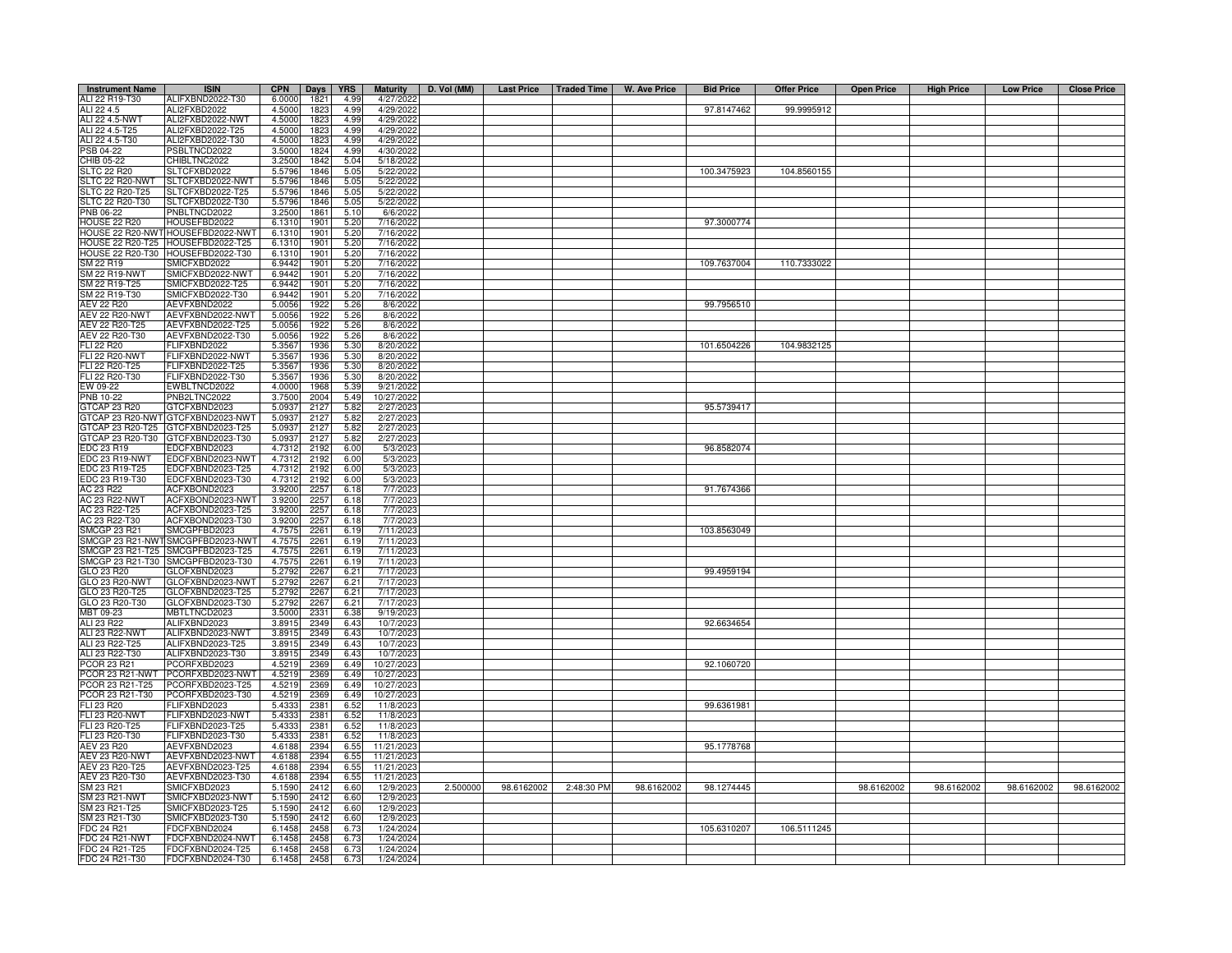| <b>Instrument Name</b>                  | <b>ISIN</b>                             | <b>CPN</b>       | Days         | <b>YRS</b>    | <b>Maturity</b>        | D. Vol (MM) | <b>Last Price</b> | <b>Traded Time</b>      | <b>W. Ave Price</b> | <b>Bid Price</b> | <b>Offer Price</b> | <b>Open Price</b> | <b>High Price</b> | <b>Low Price</b> | <b>Close Price</b> |
|-----------------------------------------|-----------------------------------------|------------------|--------------|---------------|------------------------|-------------|-------------------|-------------------------|---------------------|------------------|--------------------|-------------------|-------------------|------------------|--------------------|
| ALI 24 R20                              | ALIFXBND2024                            | 5.0000           | 2464         | 6.75          | 1/30/2024              | 15.000000   | 102.2939089       | 9:40:08 AM              | 102.2898626         | 99.9922868       | 102.2898626        | 102.2939089       | 102.2939089       | 102.2939089      | 102.2939089        |
| ALI 24 R20-NWT                          | ALIFXBND2024-NWT                        | 5.0000           | 2464         | 6.75          | 1/30/2024              |             |                   |                         |                     |                  |                    |                   |                   |                  |                    |
| ALI 24 R20-T25                          | ALIFXBND2024-T25                        | 5.0000           | 2464         | 6.75          | 1/30/2024              |             |                   |                         |                     |                  |                    |                   |                   |                  |                    |
| ALI 24 R20-T30                          | ALIFXBND2024-T30                        | 5.0000           | 2464         | 6.75          | 1/30/2024              |             |                   |                         |                     |                  |                    |                   |                   |                  |                    |
| <b>TEL 24 R21</b>                       | TELFXBND2024<br>TELFXBND2024-NWT        | 5.2813           | 2471         | 6.77          | 2/6/2024               |             |                   |                         |                     | 100.1768073      |                    |                   |                   |                  |                    |
| <b>TEL 24 R21-NWT</b><br>TEL 24 R21-T25 | TELFXBND2024-T25                        | 5.2813<br>5.2813 | 2471<br>2471 | 6.77<br>6.77  | 2/6/2024<br>2/6/2024   |             |                   |                         |                     |                  |                    |                   |                   |                  |                    |
| TEL 24 R21-T30                          | ELFXBND2024-T30                         | 5.2813           | 2471         | 6.77          | 2/6/2024               |             |                   |                         |                     |                  |                    |                   |                   |                  |                    |
| <b>JGS 24 R20</b>                       | JGSFXBND2024                            | 5.3000           | 2492         | 6.82          | 2/27/2024              |             |                   |                         |                     | 98.8671029       |                    |                   |                   |                  |                    |
| JGS 24 R20-NWT                          | JGSFXBND2024-NWT                        | 5.3000           | 2492         | 6.82          | 2/27/2024              |             |                   |                         |                     |                  |                    |                   |                   |                  |                    |
| JGS 24 R20-T25                          | JGSFXBND2024-T25                        | 5.3000           | 2492         | 6.82          | 2/27/2024              |             |                   |                         |                     |                  |                    |                   |                   |                  |                    |
| JGS 24 R20-T30                          | JGSFXBND2024-T30                        | 5.3000           | 2492         | 6.82          | 2/27/2024              |             |                   |                         |                     |                  |                    |                   |                   |                  |                    |
| <b>SMC 24 R22</b>                       | SMCFXBND2024                            | 5.2840           | 2495         | 6.83          | 3/1/2024               |             |                   |                         |                     | 94.6604944       | 99.9981055         |                   |                   |                  |                    |
| <b>SMC 24 R22-NWT</b>                   | SMCFXBND2024-NWT                        | 5.2840           | 2495         | 6.83          | 3/1/2024               |             |                   |                         |                     |                  | 99.9981055         |                   |                   |                  |                    |
| SMC 24 R22-T25<br>SMC 24 R22-T30        | SMCFXBND2024-T25<br>SMCFXBND2024-T30    | 5.2840<br>5.2840 | 2495         | 6.83          | 3/1/2024               |             |                   |                         |                     |                  |                    |                   |                   |                  |                    |
| STIESG 24 R22                           | STIGFXBD2024                            | 5.8085           | 249<br>251   | 6.83<br>6.89  | 3/1/2024<br>3/23/2024  |             |                   |                         |                     | 100.3283878      |                    |                   |                   |                  |                    |
| TIESG 24 R22-NW                         | TIGFXBD2024-NWT                         | 5.8085           | 251          | 6.89          | 3/23/2024              |             |                   |                         |                     |                  |                    |                   |                   |                  |                    |
| TIESG 24 R22-T25                        | TIGFXBD2024-T25                         | 5.8085           | 251          | 6.89          | 3/23/2024              |             |                   |                         |                     |                  |                    |                   |                   |                  |                    |
| STIESG 24 R22-T30                       | STIGFXBD2024-T30                        | 5.8085           | 251          | 6.89          | 3/23/2024              |             |                   |                         |                     |                  |                    |                   |                   |                  |                    |
| <b>MEG 24 R22</b>                       | MEGFXBND2024                            | 5.3535           | 2522         | 6.90          | 3/28/2024              |             |                   |                         |                     | 100.5877710      |                    |                   |                   |                  |                    |
| <b>MEG 24 R22-NW</b>                    | MEGFXBND2024-NWT                        | 5.3535           | 2522         | 6.90          | 3/28/202               |             |                   |                         |                     |                  |                    |                   |                   |                  |                    |
| MEG 24 R22-T25                          | MEGFXBND2024-T25                        | 5.3535           | 2522         | 6.90          | 3/28/2024              |             |                   |                         |                     |                  |                    |                   |                   |                  |                    |
| MEG 24 R22-T30                          | MEGFXBND2024-T30                        | 5.3535           | 2522         | 6.90          | 3/28/2024              |             |                   |                         |                     |                  |                    |                   |                   |                  |                    |
| <b>MNTC 24 R21</b>                      | MNTCFXBD2024                            | 5.5000           | 2525         | 6.91          | 3/31/2024              |             |                   |                         |                     | 99.9978501       |                    |                   |                   |                  |                    |
| MNTC 24 R21-NWT<br>MNTC 24 R21-T25      | MNTCFXBD2024-NWT<br>MNTCFXBD2024-T25    | 5.5000<br>5.5000 | 2525<br>2525 | 6.91<br>6.91  | 3/31/2024<br>3/31/2024 |             |                   |                         |                     |                  |                    |                   |                   |                  |                    |
| MNTC 24 R21-T30                         | MNTCFXBD2024-T30                        | 5.5000           | 2525         | 6.91          | 3/31/2024              |             |                   |                         |                     |                  |                    |                   |                   |                  |                    |
| SMB 24 R21                              | MBFXBND2024                             | 6.0000           | 252          | 6.92          | 4/2/202                |             |                   |                         |                     | 99.9938622       |                    |                   |                   |                  |                    |
| SMB 24 R21-NWT                          | MBFXBND2024-NWT                         | 6.0000           | 2527         | 6.92          | 4/2/2024               |             |                   |                         |                     |                  |                    |                   |                   |                  |                    |
| SMB 24 R21-T25                          | MBFXBND2024-T25                         | 6.0000           | 2527         | 6.92          | 4/2/2024               |             |                   |                         |                     |                  |                    |                   |                   |                  |                    |
| SMB 24 R21-T30                          | MBFXBND2024-T30                         | 6.000C           | 2527         | 6.92          | 4/2/2024               |             |                   |                         |                     |                  |                    |                   |                   |                  |                    |
| SM 24 R21                               | <b>MICFXBD2024</b>                      | 5.6125           | 2574         | 7.05          | 5/19/2024              |             |                   |                         |                     | 100.6466819      |                    |                   |                   |                  |                    |
| <b>SM 24 R21-NWT</b>                    | MICFXBD2024-NWT                         | 5.6125           | 2574<br>2574 | 7.05          | 5/19/2024              |             |                   |                         |                     |                  |                    |                   |                   |                  |                    |
| SM 24 R21-T25<br>SM 24 R21-T30          | MICFXBD2024-T25<br>MICFXBD2024-T30      | 5.6125<br>5.6125 | 2574         | 7.05<br>7.05  | 5/19/2024<br>5/19/2024 |             |                   |                         |                     |                  |                    |                   |                   |                  |                    |
| <b>GTCAP 24 R21</b>                     | TCFXBND2024                             | 5.625            | 265          | $7.2^{\circ}$ | 8/7/202                |             |                   |                         |                     | 100.7438729      |                    |                   |                   |                  |                    |
| GTCAP 24 R21-NWT                        | GTCFXBND2024-NWT                        | 5.6250           | 2654         | 7.27          | 8/7/2024               |             |                   |                         |                     |                  |                    |                   |                   |                  |                    |
| GTCAP 24 R21-T25                        | GTCFXBND2024-T25                        | 5.6250           | 2654         | 7.27          | 8/7/2024               |             |                   |                         |                     |                  |                    |                   |                   |                  |                    |
| GTCAP 24 R21-T30                        | GTCFXBND2024-T30                        | 5.6250           | 2654         | 7.27          | 8/7/2024               |             |                   |                         |                     |                  |                    |                   |                   |                  |                    |
| SMPH 24 R21                             | SMPHFXBD2024                            | 5.7417           | 2679         | 7.33          | 9/1/2024               |             |                   |                         |                     | 99.9483982       |                    |                   |                   |                  |                    |
| SMPH 24 R21-NWT<br>MPH 24 R21-T25       | SMPHFXBD2024-NWT<br>MPHFXBD2024-T25     | 5.7417<br>5.7417 | 2679<br>2679 | 7.33<br>7.33  | 9/1/2024<br>9/1/2024   |             |                   |                         |                     |                  |                    |                   |                   |                  |                    |
| MPH 24 R21-T30                          | MPHFXBD2024-T30                         | 5.7417           | 2679         | 7.33          | 9/1/2024               |             |                   |                         |                     |                  |                    |                   |                   |                  |                    |
| FLI 24 R21                              | <b>ELIFXBND2024</b>                     | 5.6389           | 2773         | 7.59          | 12/4/2024              |             |                   |                         |                     | 100.8548298      |                    |                   |                   |                  |                    |
| <b>FLI 24 R21-NWT</b>                   | FLIFXBND2024-NWT                        | 5.6389           | 2773         | 7.59          | 12/4/2024              |             |                   |                         |                     |                  |                    |                   |                   |                  |                    |
| FLI 24 R21-T25                          | FLIFXBND2024-T25                        | 5.6389           | 2773         | 7.59          | 12/4/2024              |             |                   |                         |                     |                  |                    |                   |                   |                  |                    |
| FLI 24 R21-T30                          | FLIFXBND2024-T30                        | 5.6389           | 2773         | 7.59          | 12/4/202               |             |                   |                         |                     |                  |                    |                   |                   |                  |                    |
| AC 25 R23                               | ACFXBOND2025                            | 4.8200           | 2841         | 7.78          | 2/10/202               | 1.000000    |                   | 101.0376757 11:46:46 AM | 101.0376757         | 98.2119736       |                    | 101.0376757       | 101.0376757       | 101.0376757      | 101.0376757        |
| AC 25 R23-NWT                           | ACFXBOND2025-NWT                        | 4.8200           | 2841         | 7.78          | 2/10/202               |             |                   |                         |                     |                  |                    |                   |                   |                  |                    |
| AC 25 R23-T25<br>AC 25 R23-T30          | ACFXBOND2025-T25<br>ACFXBOND2025-T30    | 4.8200<br>4.8200 | 2841<br>2841 | 7.78<br>7.78  | 2/10/202<br>2/10/202   |             |                   |                         |                     |                  |                    |                   |                   |                  |                    |
| RLC 02-25                               | RLCFXBND2025                            | 4.9344           | 2854         | 7.81          | 2/23/202               |             |                   |                         |                     | 93.4249523       |                    |                   |                   |                  |                    |
| <b>RLC 02-25-NWT</b>                    | RLCFXBND2025-NWT                        | 4.9344           | 2854         | 7.81          | 2/23/202               |             |                   |                         |                     |                  |                    |                   |                   |                  |                    |
| RLC 02-25-T25                           | RLCFXBND2025-T25                        | 4.9344           | 2854         | 7.81          | 2/23/202               |             |                   |                         |                     |                  |                    |                   |                   |                  |                    |
| RLC 02-25-T30                           | RLCFXBND2025-T30                        | 4.9344           | 2854         | 7.81          | 2/23/202               |             |                   |                         |                     |                  |                    |                   |                   |                  |                    |
| ALI 25 R21                              | ALIFXBND2025                            | 5.6250           | 2915         | 7.98          | 4/25/202               |             |                   |                         |                     | 100.7973116      |                    |                   |                   |                  |                    |
| <b>ALI 25 R21-NWT</b>                   | ALIFXBND2025-NWT                        | 5.6250           | 2915         | 7.98          | 4/25/202               |             |                   |                         |                     |                  |                    |                   |                   |                  |                    |
| ALI 25 R21-T25<br>ALI 25 R21-T30        | ALIFXBND2025-T25<br>ALIFXBND2025-T30    | 5.6250<br>5.6250 | 2915<br>291  | 7.98<br>7.98  | 4/25/202<br>4/25/202   |             |                   |                         |                     |                  |                    |                   |                   |                  |                    |
| SLTC 25 R22                             | SLTCFXBD2025                            | 6.4872           | 2942         | 8.05          | 5/22/202               |             |                   |                         |                     | 93.9151318       |                    |                   |                   |                  |                    |
| SLTC 25 R22-NWT                         | SLTCFXBD2025-NWT                        | 6.4872           | 2942         | 8.05          | 5/22/202               |             |                   |                         |                     |                  |                    |                   |                   |                  |                    |
| SLTC 25 R22-T25                         | SLTCFXBD2025-T25                        | 6.4872           | 2942         | 8.05          | 5/22/2025              |             |                   |                         |                     |                  |                    |                   |                   |                  |                    |
| LTC 25 R22-T30                          | SLTCFXBD2025-T30                        | 6.4872           | 2942         | 8.05          | 5/22/2025              |             |                   |                         |                     |                  |                    |                   |                   |                  |                    |
| <b>HOUSE 25 R22</b>                     | HOUSEFBD2025                            | 6.8666           | 2997         | 8.21          | 7/16/2025              |             |                   |                         |                     | 98.4332745       |                    |                   |                   |                  |                    |
|                                         | HOUSE 25 R22-NWT HOUSEFBD2025-NWT       | 6.8666           | 2997         | 8.21          | 7/16/2025              |             |                   |                         |                     |                  |                    |                   |                   |                  |                    |
| <b>HOUSE 25 R22-T25</b>                 | HOUSEFBD2025-T25                        | 6.8666           | 2997         | 8.21          | 7/16/202               |             |                   |                         |                     |                  |                    |                   |                   |                  |                    |
| HOUSE 25 R22-T30<br>FLI 25 R22          | HOUSEFBD2025-T30<br><b>ELIFXBND2025</b> | 6.8666<br>5.7139 | 299<br>3032  | 8.21<br>8.30  | 7/16/202<br>8/20/202   |             |                   |                         |                     | 101.4161267      |                    |                   |                   |                  |                    |
| <b>FLI 25 R22-NWT</b>                   | FLIFXBND2025-NWT                        | 5.7139           | 3032         | 8.30          | 8/20/202               |             |                   |                         |                     |                  |                    |                   |                   |                  |                    |
| FLI 25 R22-T25                          | FLIFXBND2025-T25                        | 5.7139           | 3032         | 8.30          | 8/20/202               |             |                   |                         |                     |                  |                    |                   |                   |                  |                    |
| FLI 25 R22-T30                          | -LIFXBND2025-T30                        | 5.7139           | 3032         | 8.30          | 8/20/202               |             |                   |                         |                     |                  |                    |                   |                   |                  |                    |
| ALI 25 R22                              | ALI2FXBD2025                            | 4.7500           | 3098         | 8.48          | 10/25/202              |             |                   |                         |                     | 95.6225481       | 101.7454316        |                   |                   |                  |                    |
| ALI 25 R22-NWT                          | ALI2FXBD2025-NWT                        | 4.7500           | 3098         | 8.48          | 10/25/202              |             |                   |                         |                     |                  |                    |                   |                   |                  |                    |
| ALI 25 R22-T25                          | ALI2FXBD2025-T25                        | 4.7500           | 3098         | 8.48          | 10/25/2025             |             |                   |                         |                     |                  |                    |                   |                   |                  |                    |